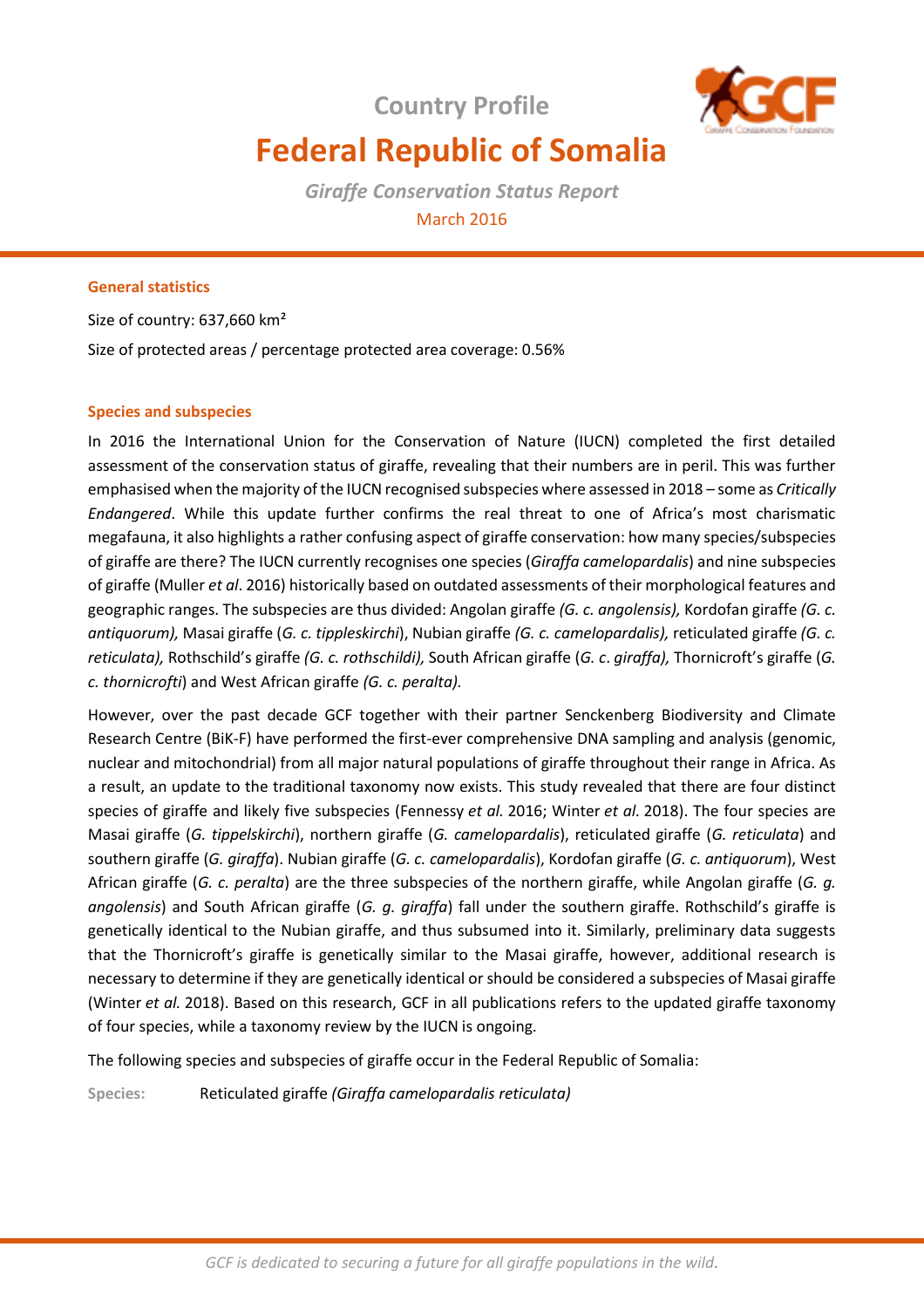#### **Conservation Status**

#### **IUCN Red List (IUCN 2012):**

*Giraffa camelopardalis* (as a species) – least concern *Giraffa camelopardalis reticulata* – not assessed

#### **In Somalia:**

Giraffe are not specially protected in the Federal Republic of Somalia.

#### **Issues/threats**

On-going instability in the Federal Republic of Somalia (referred to as Somalia in this report) has made conservation assessment work virtually impossible (Blanc *et al.* 2007). In 1969, the democratic government that ruled Somalia since its independence from British Somaliland and Italian Somaliland in 1960 was overthrown and an oppressive military dictatorship established (Leeson 2007). The brutal and highly predatory political regime that followed systematically exploited Somalis until 1991, when Somalia's government collapsed and statelessness ensued (Leeson 2007). Currently, Somalia is in a state of anarchy, and there is no official government structure in place (Statoids 2013). While national parks officially still exist, there are no functioning protected areas in Somalia, and wildlife conservation is basically non-existent (Amir 2006).

The indiscriminate exploitation of Somalia's natural resources is one of the biggest environmental threats facing the country (Parks.it 2013; SES 2013; Amir 2006). Environmental degradation and desertification is widespread and many flora and fauna species in Somalia face extinction (SES 2013; Funaioli & Simonetta 1966). The main causes of environmental degradation in Somalia include clearing of vegetation (habitat loss), illegal charcoal trade, deforestation, overgrazing and soil erosion (SES 2013; Ibrahim 2010; Abel & Kille 1976a).

Illegal hunting of wildlife is rampant due to civil unrest in the country, resulting, in the local extinction of some large mammal species (SES 2013; Ibrahim 2010; Amir 2006; Abel & Kille 1976b; Funaioli & Simonetta 1966).

#### **Estimate population abundance and trends**

#### **Historic**

By the early 1900s, giraffe were rarely encountered north of the Juba River in southern Somalia (Funaioli & Simonetta 1966). Before the onset of World War II, the species became extinct in northern and central Somalia due to habitat alteration and overexploitation (Amir 2006).

By the mid-1960s, giraffe were still numerous in the area west of the Juba River, between the river and the Kenyan border, but were very rarely seen between the Juba and Shebelle Rivers (ASG 2012; East 1999; Funaioli & Simonetta 1966; Dagg 1962). In 1964, 500 giraffe were estimated to occur in the Bubashi Reserve and another 1,000 were further estimated to occur in the area between Afmadow and the Bubashi Reserve (Funaioli & Simonetta 1966).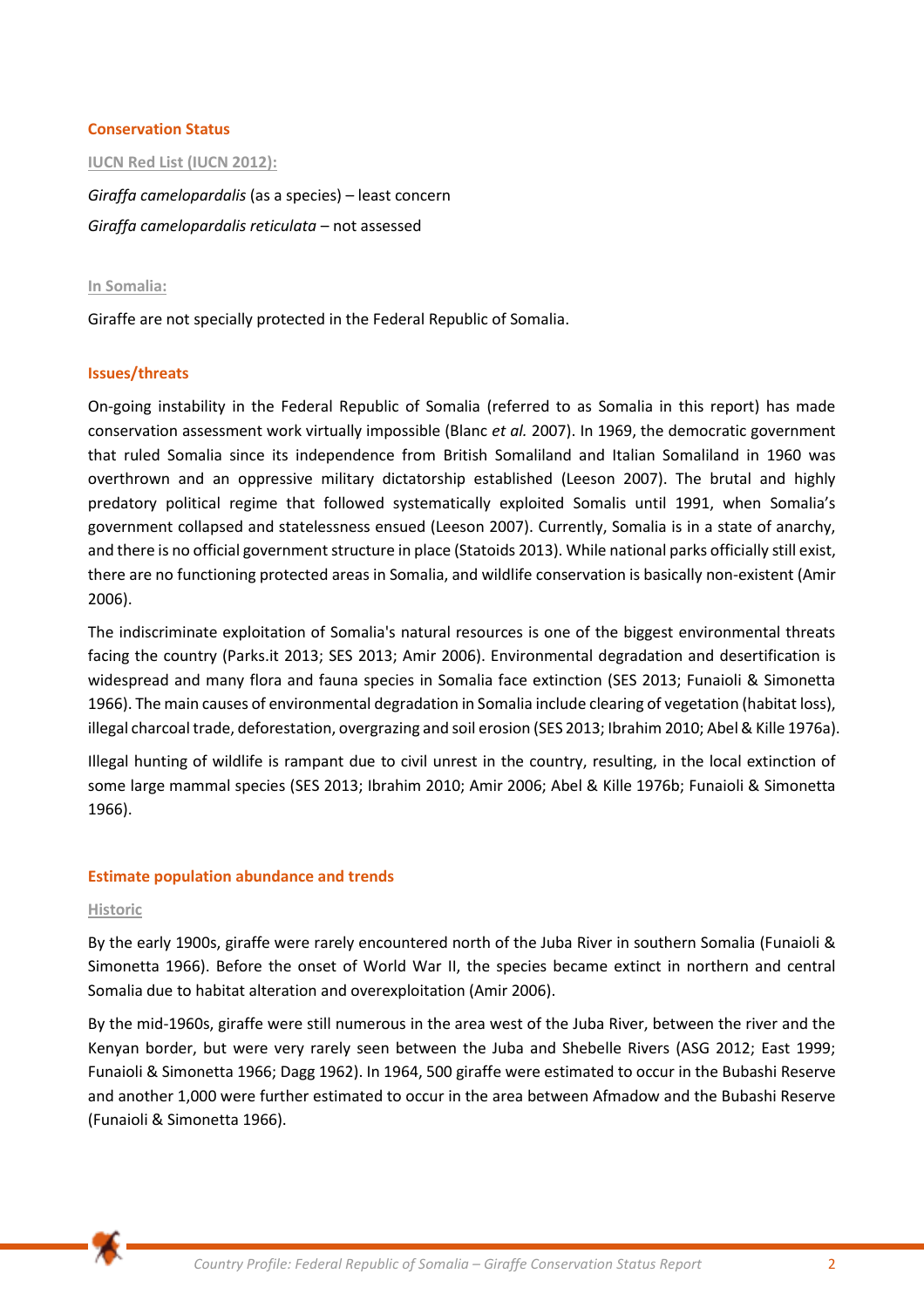Aerial sample counts of the Central and Lower Juba Regions, were conducted in 1974 and 1975 (ASG 2012; Abel & Kille 1976a). There were assumed to be north-south seasonal movements of giraffe in and out of the regions, more widely distributed in the dry season and more concentrated in the rainy season (Abel & Kille 1976a). Density figures were used to make comparison between different areas, but did not show true densities of species due to uncontrolled biases in the survey (Abel & Kille 1976). The results could therefore not be used to make population estimates (Abel & Kille 1976a).

By the early 1980s, numbers of reticulated giraffe in Somalia had been greatly reduced by illegal hunting (East 1999). At the time, the species survived locally in declining numbers within its former range. By the late 1990s, giraffe were still observed in Bushbush (Lag Badana) National Park and in a few other areas in the south of the country (East 1999). Population numbers at the time were unknown (East 1999).

#### **Recent**

Very few wildlife surveys have taken place in Somalia during the last three decades due to instability and armed conflict (ASG 2012). Therefore, most of the information available is anecdotal from herders in the area, including giraffe numbers plummeting because of illegal local and commercial hunting (Hussein pers. comm.), and as such no reliable data on recent numbers and distribution of giraffe in the country.

#### **Current**

It is doubtful whether any giraffe still survive in Somalia (Heckel pers. comm.). The last known giraffe population was reported to be in the former Bushbush National Park and surrounding areas in the Lower Juba Region, far southern corner of the country bordering with Kenya (Heckel & Ali pers. comm.). However, no current data exist but likely the majority of giraffe have moved south into Kenya (Ali pers. comm.).

## **Future Conservation Management**

The following are proposed conservation management options for giraffe in Somalia:

- Greater understanding of *G. c. reticulata* population numbers, range and conservation status across the country – if any are still remaining*;*
- Anti-poaching efforts to conserve any remaining populations;
- Re-establishing priority conservation areas such as Bushbush National Park; and
- If giraffe are still present, support to dedicated giraffe conservation, habitat protection, education and awareness initiatives (government, NGO and academic).

# **Acknowledgements**

We would like to thank Dr. Jens-Ove Heckel and Abdullahi Hussein Ali for their valuable input. This study was financially supported by the Giraffe Conservation Foundation, the Mohamed bin Zayed Species Conservation Fund and Blank Park Zoo.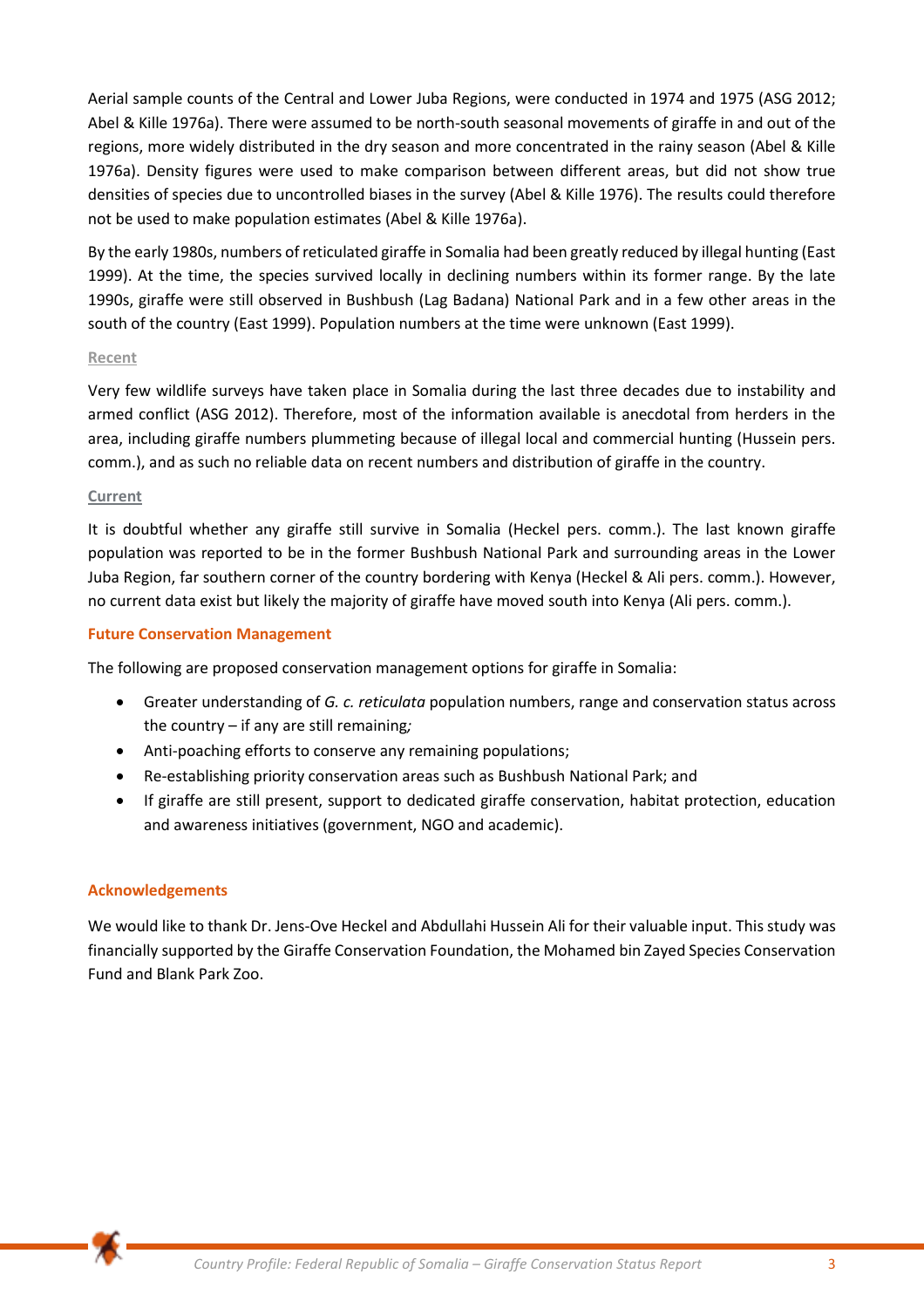#### **References**

Abel, N.O.J. & Kille, M.E. 1976a. *Seasonal distribution of wildlife and livestock in relation to development and human resettlement in the southern Tans-Juba area of Somalia*. Mogadishu. United Nations Development Programme. Food and Agriculture Organization of the United Nations. FO:DP SOM/72/012 Field Document 4. 105 pp.

Abel, N.O.J. & Kille, M.E. 1976b. *Conservation and exploitation of the wildlife of south-eastern Somalia.*  Mogadishu. United Nations Development Programme. Food and Agriculture Organization of the United Nations. FO:DP SOM/72/012 Field Document 5. 51pp.

Amir, O. G. 2006. *Wildlife trade in Somalia.* A report to the IUCN/SSC/Antelope Specialist Group – Northeast African Subgroup.

ASG 2012. *Antelopes in Southern Somalia, 1974-1975.* IUCN/SSC/Antelope Specialist Group. *Gnusletter* **30(1)**: 5-7.

Blanc, J.J., Barnes, R.F.W., Craig, G.C., Dublin, H.T., Thouless, C.R., Douglas-Hamilton, I. & Hart, J.A. 2007. *African Elephant Status Report 2007: an update from the African Elephant Database.* Occasional Paper Series of the IUCN Species Survival Commission, No. 33. IUCN/SSC African Elephant Specialist Group. IUCN, Gland, Switzerland.

Dagg, A.I. 1962. *The distribution of the giraffe in Africa*. School of Graduate Studies, University of Waterloo, Waterloo, Ontario, Canada.

East, R. 1999. *African Antelope Database 1998.* IUCN/SSC Antelope Specialist Group. IUCN, Gland, Switzerland and Cambridge, UK.

Funaioli, U. & Simonetta, A.M. 1966. The mammalian fauna of the Somali Republic: status and conservation problems. *Monitore Zoologico Italiano* Supplement to vol. **74**.

Ibrahim, M.O. 2010. *Current status of forests and woodlands in Somaliland: Threats and Opportunities.* SES Fact-finding mission to Somaliland. Somali Ecological Society.

IUCN 2012. *The IUCN Red List of Threatened Species. Version 2012.1*. http://www.iucnredlist.org Downloaded on 24 August 2012.

Leeson, P.T. 2007. Better off stateless: Somalia before and after government collapse. *Journal of Comparative Economics* **35**: 689–710.

Parks.it. 2013. *Parks, Reserves and Other Protected Areas in Somalia.* http://www.parks.it/world/SO/ Eindex.html (Accessed 16 August 2013).

SES 2013. *Somali Ecological Society.* http://somaliecologicalsociety.org/homewelcome.php (Accessed 28 August 2013).

Statoids. 2013. *Regions of Somalia.* http://www.statoids.com/uso.html (Accessed 18 August 2013).

# **Citation**

Marais, A.J., Fennessy, S. & Fennessy, J. 2013. *Country Profile: A rapid assessment of the giraffe conservation status in the Federal Republic of Somalia.* Giraffe Conservation Foundation, Windhoek, Namibia.